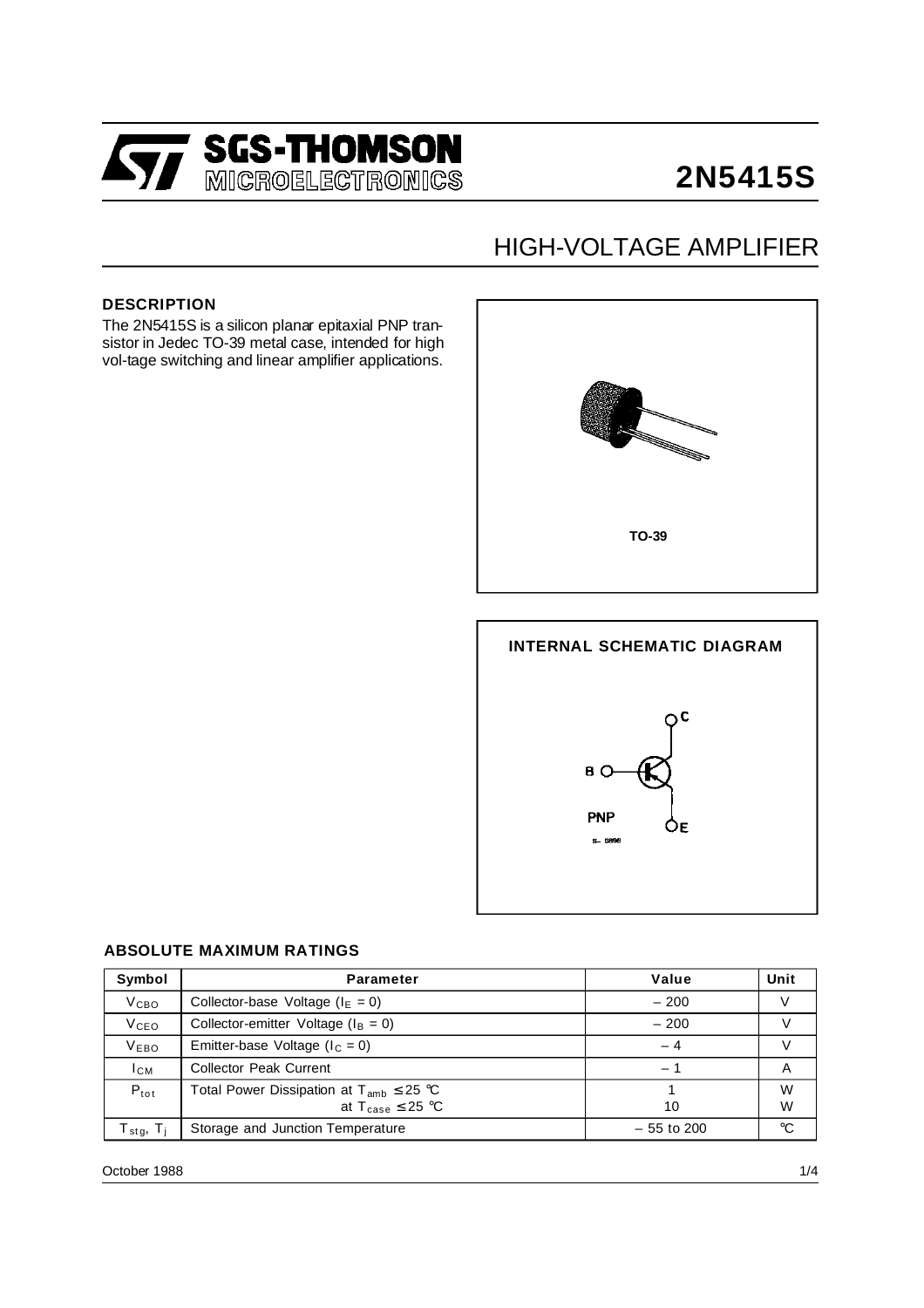### **THERMAL DATA**

| i-case<br><b>Nth</b> | Junction-case<br>Thermal<br>Resistance          | Max | ٠                              | °C/W |
|----------------------|-------------------------------------------------|-----|--------------------------------|------|
| ╲th<br>i-amb         | --<br>Junction-ambient<br>Resistance<br>Thermal | Max | 75<br>$\overline{\phantom{a}}$ | °C/W |

### **ELECTRICAL CHARACTERISTICS** ( $T_{amb} = 25 \,^{\circ}\text{C}$  unless otherwise specified)

| Symbol           | <b>Parameter</b>                                            | <b>Test Conditions</b>                         | Min.                            | Typ. | Max.   | <b>Unit</b> |
|------------------|-------------------------------------------------------------|------------------------------------------------|---------------------------------|------|--------|-------------|
| I <sub>CBO</sub> | <b>Collector Cutoff Current</b><br>$(I_F = 0)$              | $V_{CB} = -175$ V                              |                                 |      | $-50$  | μA          |
| I <sub>CEO</sub> | <b>Collector Cutoff Current</b><br>$(I_B = 0)$              | $V_{CF} = -150$ V                              |                                 |      | $-50$  | μA          |
| $I_{EBO}$        | <b>Emitter Cutoff Current</b><br>$(I_C = 0)$                | $V_{FB} = -4 V$                                |                                 |      | $-20$  | μA          |
| $V(BR)CEO^*$     | Collector-emitter<br>Breakdown Voltage<br>$(I_{\rm B} = 0)$ | $c = -2$ mA                                    | 200<br>$\overline{\phantom{0}}$ |      |        | $\vee$      |
| $V_{CE(sat)}$    | Collector-emitter<br>Saturation Voltage                     | $I_C = -50$ mA $I_B = -5$ mA                   |                                 |      | $-2.5$ | $\vee$      |
| $V_{BE}$ *       | Base-Emitter Voltage                                        | $V_{CE} = -10 V$<br>$I_{C} = -50$ mA           |                                 |      | $-1.5$ | V           |
| $h_{FE}$ *       | DC Current Gain                                             | $I_C = -50 A$ $V_{CE} = -10 V$                 | 30                              |      | 150    |             |
| $f_{\text{T}}$   | <b>Transition Frequency</b>                                 | $I_C = -10$ mA $V_{CE} = -10$ V<br>$f = 5$ MHz | 15                              |      |        | <b>MHz</b>  |
| C <sub>CBO</sub> | Collector-base<br>Capacitance                               | $V_{CB} = -10 V$<br>$I_F = 0$<br>$f = 1$ MHz   |                                 |      | 15     | pF          |

\* Pulsed : pulse duration =  $300 \mu s$ , duty cycle =  $1 \%$ .

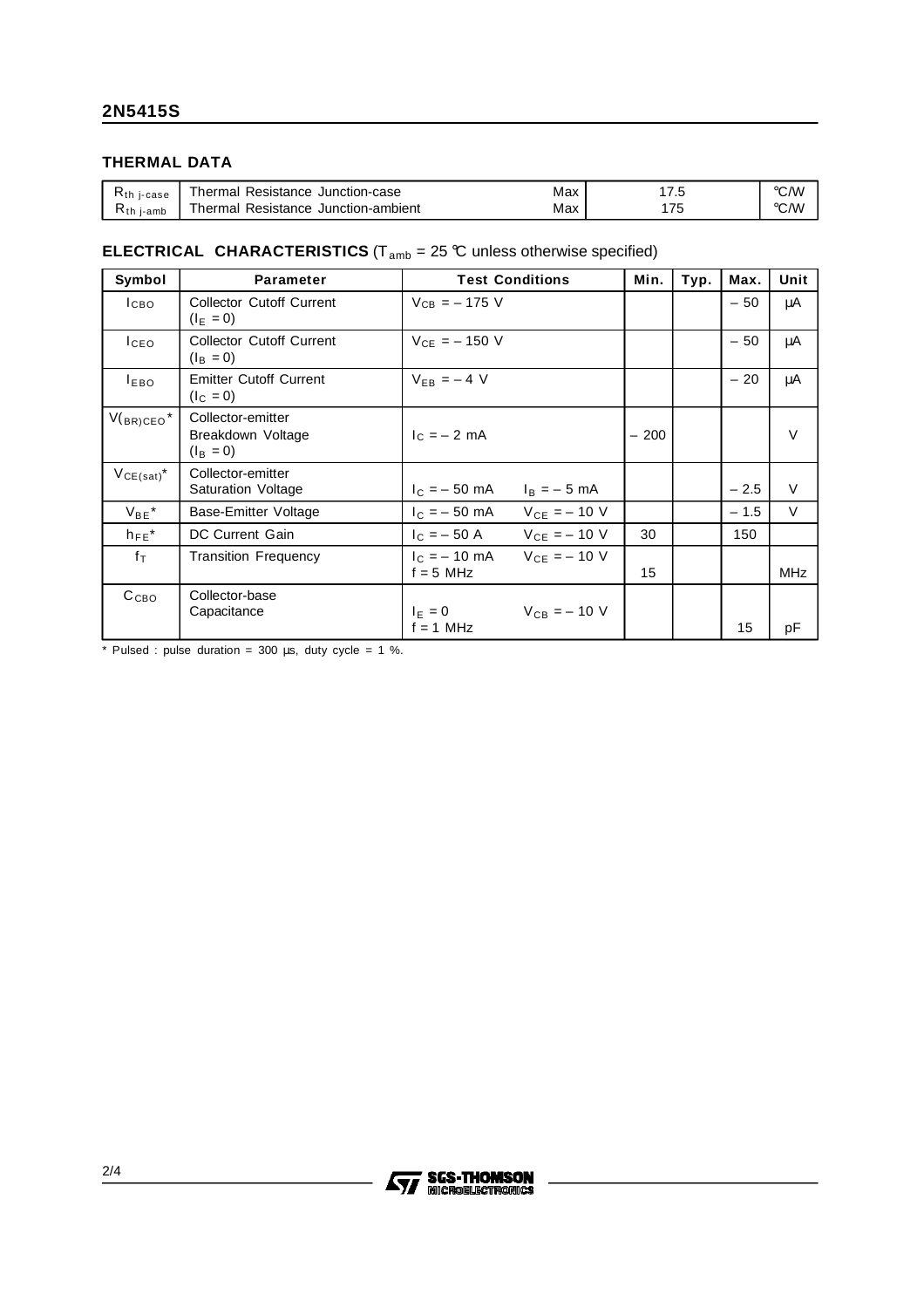| DIM.                      | mm   |      |         | inch                |      |       |  |
|---------------------------|------|------|---------|---------------------|------|-------|--|
|                           | MIN. | TYP. | MAX.    | MIN.                | TYP. | MAX.  |  |
| $\mathsf A$               | 12.7 |      |         | 0.500               |      |       |  |
| $\sf B$                   |      |      | 0.49    |                     |      | 0.019 |  |
| D                         |      |      | $6.6\,$ |                     |      | 0.260 |  |
| $\mathsf E$               |      |      | 8.5     |                     |      | 0.334 |  |
| $\mathsf F$               |      |      | $9.4\,$ |                     |      | 0.370 |  |
| ${\mathsf G}$             | 5.08 |      |         | 0.200               |      |       |  |
| $\boldsymbol{\mathsf{H}}$ |      |      | $1.2$   |                     |      | 0.047 |  |
| $\overline{1}$            |      |      | $0.9\,$ |                     |      | 0.035 |  |
| $\mathsf L$               |      |      |         | $45^{\circ}$ (typ.) |      |       |  |

**TO39 MECHANICAL DATA**